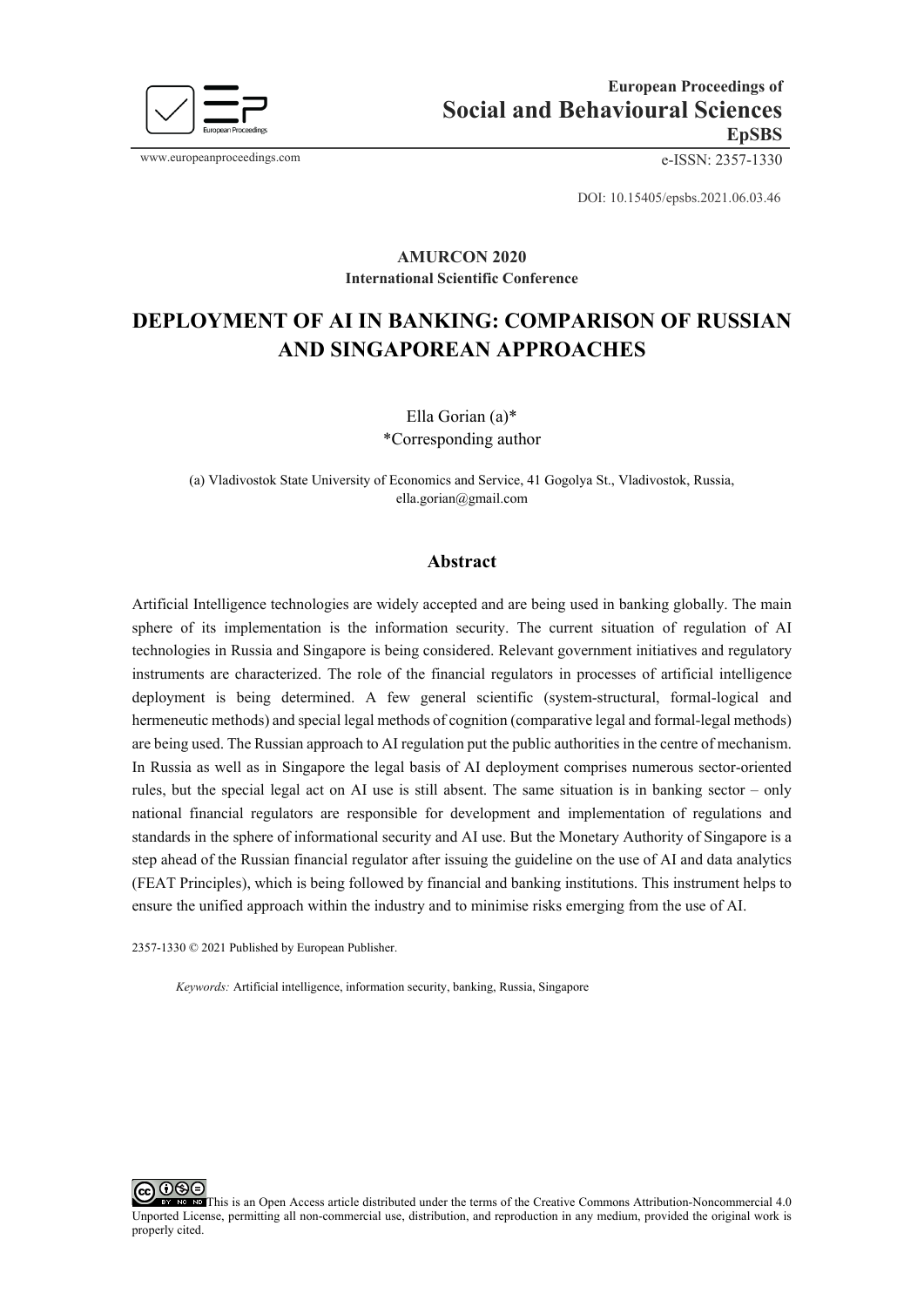# **1. Introduction**

Artificial intelligence technologies (AI technologies) are gaining popularity in banking and financial sectors. AI technologies are being used by the largest Russian national bank - Sberbank of Russia: AI approves more than 90% of consumer loans and over 50% of mortgage loans, as well as the issuance of 100% of credit cards. Since 2019 AI is an integral component of mobile application. The most discussed issues in Russian banking are the technologies for launching the financial products on the market; technologies for client remote verification and fraud protection; monetization of new paradigm of customer relations; digitalization of financial services; deployment of digital services in banking; the lack of solutions in b2b segment; cybersecurity, and new opportunities in the regulatory field. Singapore is a globally recognized leader in digitalization and implementation of artificial intelligence. In November 2014, Singapore launched a Smart Nation Singapore project aimed at digital integration of the society comprising digital economy, digital government and digital society. In 2017, four advanced technologies that will contribute to the development of the basic infrastructure of the digital economy have been identified: AI, cybersecurity, immersive media and the Internet of Things.

The use of AI technologies in retail banking services is a standard technological process, now it is a turn for investment banking. Such impressive results should not diminish the degree of attention to AI technologies: since they are a type of information technology, the security is the question that naturally emerge. In addition, the banking and financial sectors are a part of national critical information infrastructure, that makes them the priority target for cyber-attacks. Therefore, the issue of AI deployment and information security is relevant and essential for the development of a sustainable and effective cybersecurity mechanism.

Singapore is the largest international financial centre, therefore its experience in AI deployment in banking and financial organisations will influence the implementation of these technologies by other nations – the subjects of the international financial system. So the comparison of Russian and Singaporean models is important for studying the positive experience of the global financial centre and refining the Russian approach to AI deployment in banking sector.

#### **2. Problem Statement**

There are two different approaches in regulation of AI technologies implementation: regulatory (when a state prescribes the imperative regulations and controls the process of AI deployment) and selfregulatory (when a state envisages a certain framework of principles and expects both public and private sectors to participate in a rule-making process). Russia is following the regulatory approach: both the National Strategy for the Development of Artificial Intelligence and the National program "Digital Economy of the Russian Federation" entail the leading role of public authorities and national corporations in ensuring information security. Singapore, on the contrary, has envisaged the policies and projects aimed at the broadest involvement of private sector actors (pro-business approach).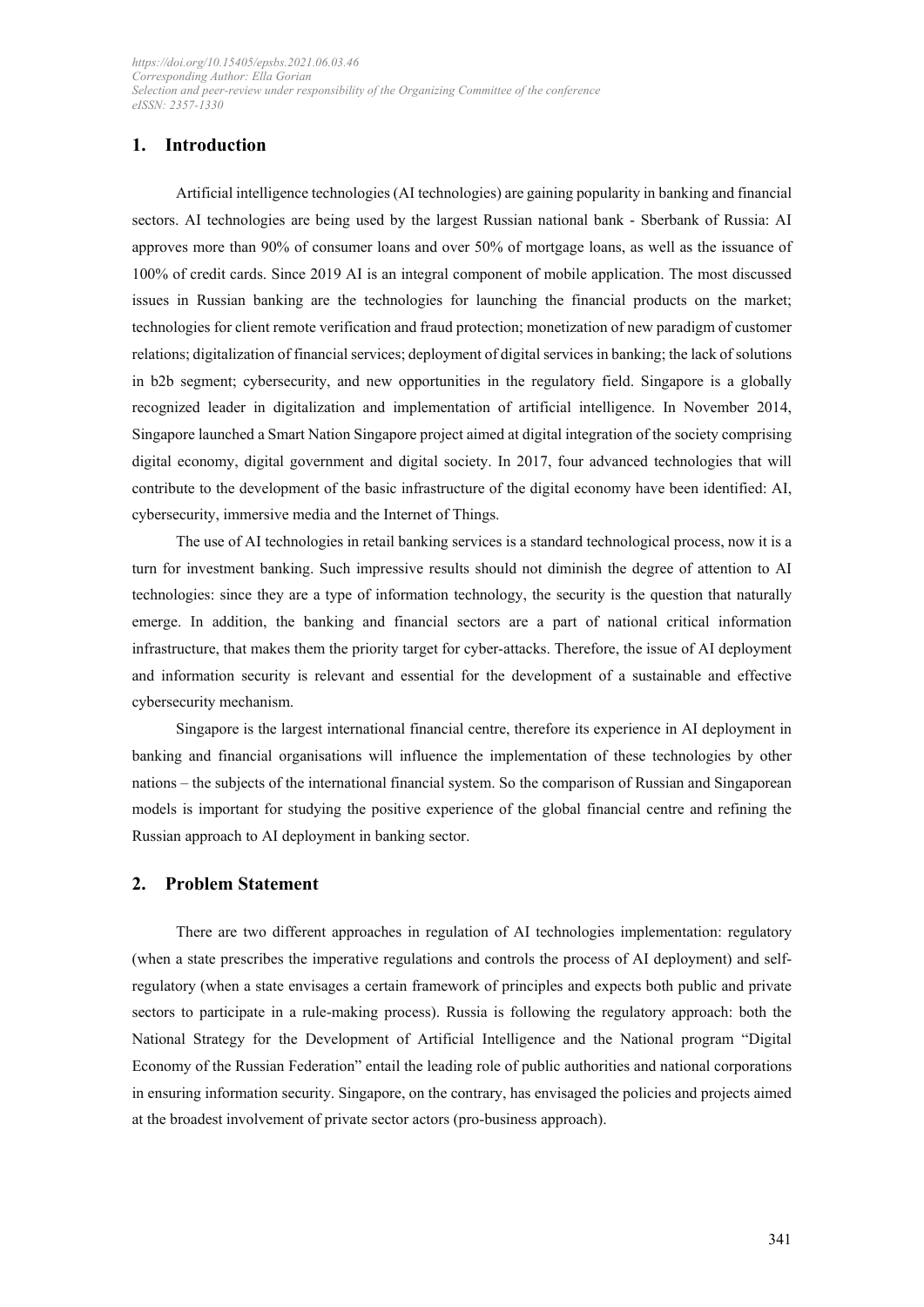# **3. Research Questions**

The completion of a comparative study on deployment of artificial intelligence in banking requires the finding of answers to the certain research questions. First, the current regulation of Artificial Intelligence use in Russia and Singapore is to be characterised. Second, the relevant government initiatives and regulatory instruments are to be analysed. And third, the peculiarities of deployment of AI in banking sectors of the states are to be determined.

### **4. Purpose of the Study**

Legal system of a state comprises the certain principles and methods of regulation. The approaches which are being used by the state reflect the model of communication of public and private actors. The purpose of the study is to identify the main features of Russian and Singaporean approaches to the regulation of artificial intelligence use in the banking and financial sectors.

### **5. Research Methods**

In this study we will use the general methods (system structural, formal logical and hermeneutic ones) as well as the special legal methods of scientific knowledge (comparative legal and formal legal methods).

#### **6. Findings**

AI is being used in various spheres of life. Despite the potential consequences of such a widespread deployment of AI, that have been widely discussed by scholars and researchers (Hu et al., 2020; Lagioia & Sartor, 2020; Schwalbe & Wahl, 2020), there is a need for a legal definition of AI and its determination in legal relations. Despite the limitations imposed by the modern level of technology, computing power is growing exponentially (according to Moore's law the number of transistors in a dense integrated circuit doubles about every two years) and in ten years the mankind will have the computing power, that is two hundred times higher than the modern one, which, in turn, will lead to a corresponding increase in the capabilities of AI systems. All industries are trying to use the existing AI technologies to optimize and qualitatively develop processes. As a result, in perspective the market will be divided among those who have relied on the widest deployment of AI technologies.

Nowadays AI technologies are actively being used to ensure information security of the financial and banking sector covering the following areas: combating money laundering and fraud; aggregation of security data; monitoring of cyber threats and prevention of cyber-attacks. For example, the OpenMLEngine data processing software is operating to detect and prevent money laundering and fraud in 10 largest US banks. It is used to approve customers application and since its launch the number of approved applications has increased by 70% while the time spent on manual review has been reduced. Despite the increase in the number of users of banking services, the amount of fraudulent activities has decreased. The experts emphasize that the AI technologies aimed at detecting fraud and combating money laundering are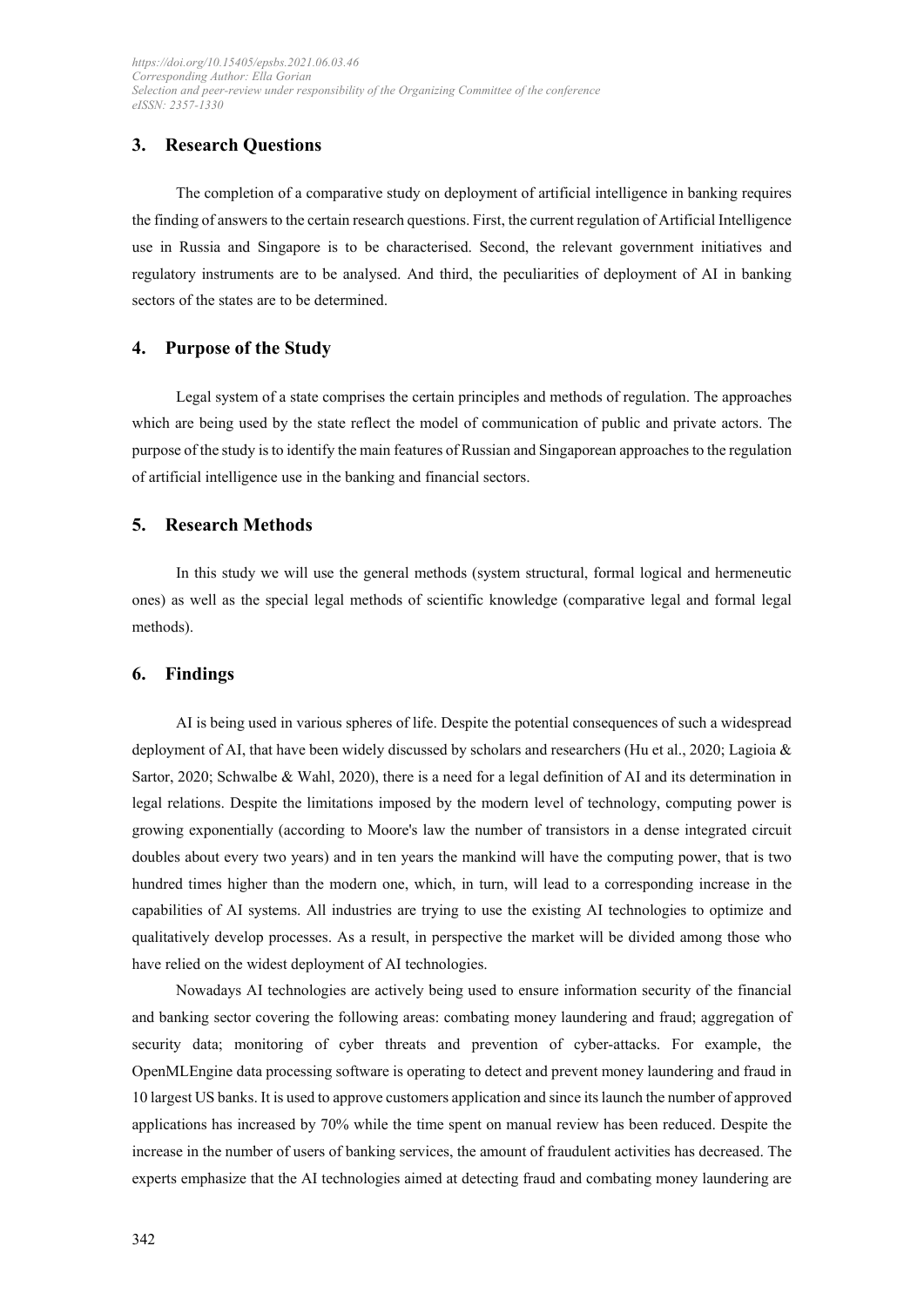the most popular now, and next 3-5 years the software products that detect fraud threats in real time will be developed and globally deployed in banking and financial institutions (Bharadwaj, 2019).

**Russian approach.** In Russia, the development and deployment of AI technologies have been regulated as a part of implementation of the National Technology Initiative in 2016 (hereafter NTI), although since 2014 AI has been proclaimed as one of the top priorities of national policy (Horian & Gorian, 2020). The "Artificial Intelligence" project as a part of NTI is being supervised by the Moscow Institute of Physics and Technology (MIPT). The MIPT's NTI Centre of competences has been formed uniting in consortium more than 20 scientific and educational institutions, partners from the industry and small innovative companies, including the largest national bank Sberbank as a representative of the banking sector. The NTI Centre of competences conduct a comprehensive development of the end-to-end technology "Artificial Intelligence". As for the banking sector, the outcome is the fundamentally new technologies for biometric identification of users through the analysis and intelligent processing of human reflex reactions - the development of technology and service for remote biometric identification based on the reflex reactions of a person to exciting stimuli designed to distrust the client device (for example, a smartphone) for verification of transactions during the banking and government service delivery.

Since 2019 the development of AI is a separate national strategy named National strategy of development of AI 2030, and it consolidates the principles of development and deployment of AI technologies, as well as it establishes the goals and main tasks for the development. The National strategy of development of AI 2030 contains the legal definition of AI and AI technologies: it defines the AI technologies through the open list of processes where AI can be deployed (after listing the most promising modern AI processes the wording "promising methods" of AI has been used to enforce the possibility of including the other technologies that may appear in the future according to the above mentioned Moore's law).

The National strategy of development of AI 2030 includes the main principles for the development and deployment of AI technologies (para. 19): a) protection of human rights and freedoms. AI deployment processes should comply with the protection of human rights and freedoms guaranteed by national and international rules, including the right to work. Individuals are guaranteed the opportunity to acquire knowledge and skills for successful adaptation to the digital economy; b) safety: the inadmissibility of using AI for the purpose of intentionally causing harm to individuals and legal entities. All risks of negative impact of AI technologies have to be prevented and minimized; c) transparency: the AI processes should be explainable including the process to obtaining the results. All users have an access to the information about the products and services using AI on non-discriminatory basis; d) technological sovereignty. The necessary level of independence of the Russian Federation in the field of AI is to be maintained, including the predominant use of domestic AI technologies and technological solutions developed on the basis of AI; e) the integrity of the innovation cycle. The close interaction of research, development and industry should be maintained; f) reasonable frugality. The existing measures aimed at the implementation of national policy in scientific, technical and other areas are the top priority on AI deployment; g) competitiveness support. The Russian entities involved in AI research, development and deployment processes are granted the freedom of market and anti-monopoly policies.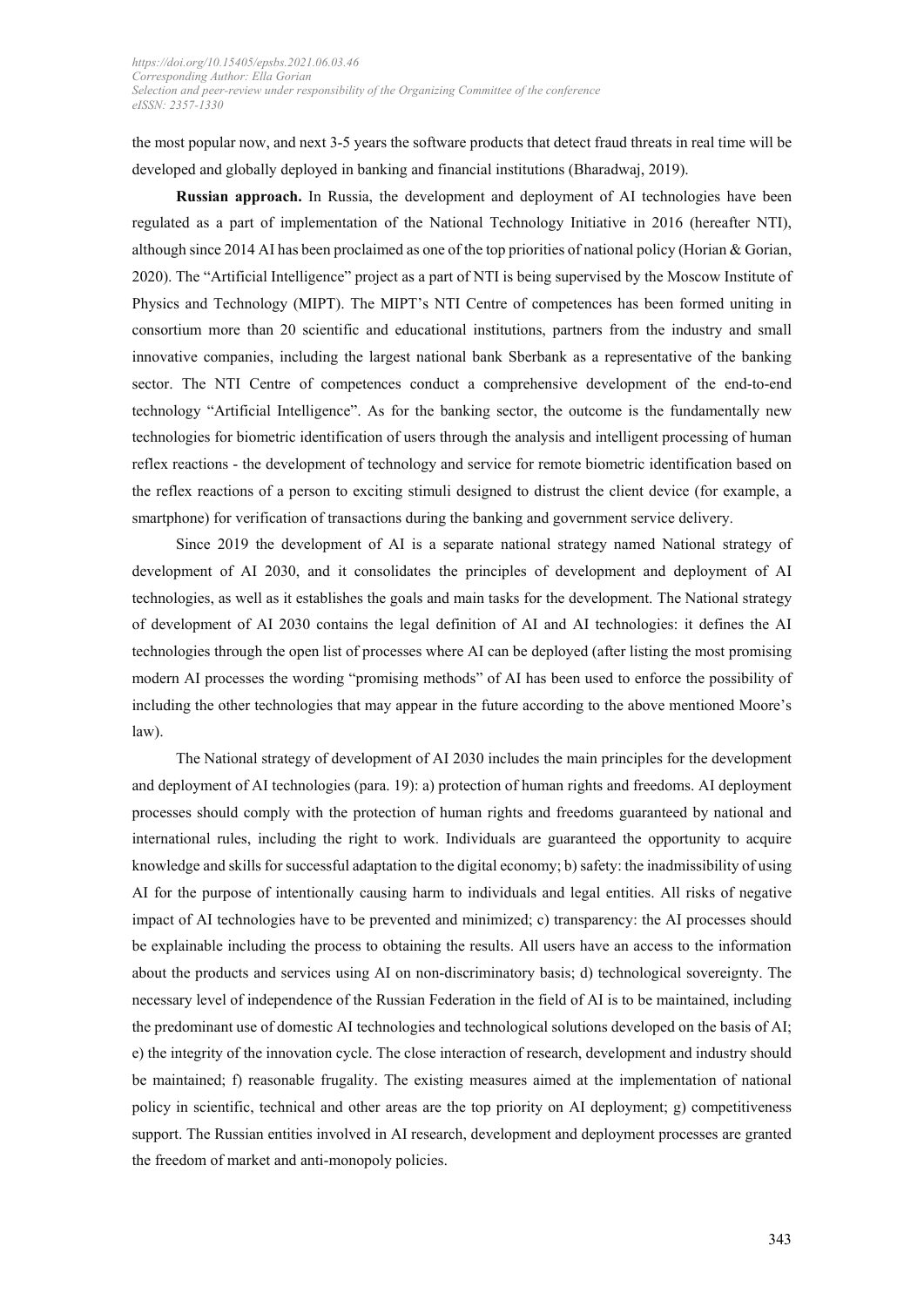Among the objectives of AI development, two should be noted that are closely related to security in banking and financial sectors: development of the software based on the AI technologies (para. 24b) and the creation of an integrated regulatory system for public relations in the sphere of development and use of AI technologies (para. 24e). To fulfil these two objectives, the creation of an integrated security system is needed during the processes of creation, development, implementation and use of AI technologies (para. 25f). The responsible authority for security in financial and banking sector is a financial regulator. In Russia this function is entitled to the Bank of Russia, that regulates the activities of infrastructure projects (digital identification, instant money transfer system) and cyber security issues (Gorian, 2020). It should be noted that despite its high authoritative status the Bank of Russia is not involved in the work of the Centre of competence "Information Security" formed under the NTI. Such a situation does not correlate both with a rigid approach of legislator to financial system regulation (Alekseenko, 2019) and with the constitutional status of Russian financial regulator, and it disbalances the mentioned integrated security system.

To date there is no any specific instrument on AI deployment within information security system of banking and financial operations. The regulations of the Bank of Russia cover such aspects as protection of information systems, risk management and outsourcing. Although there are numerous legal acts which contain provisions to be applied to different aspects of AI deployment: on copyright and patent protection, on personal data protection, on information and cybersecurity, and on critical information infrastructure.

The biggest bank of Russia – Sberbank is a leader in innovations on AI development and deployment. Since 2019 it has been deployed in its business processes a platform for development, validation, and business monitoring of AI models - Sber.DS. This platform helps to deal with more than 2 thousands AI models being used by in front and middle office processes. It simplifies the process of checking the quality of models. The leading advantage of Sber.DS platform is the significant reduction of the extension costs and independence of any programming language.

**Singaporean approach.** In 2019 Singapore presented a Model AI Governance Framework 2019 (Model Framework) at the World Economic Forum in Davos (WEF). Its simplicity and relevance were the factors that inspired many international organizations to adopt and implement it in production processes. It was highly evaluated by the European Commission's High-Level Expert Group and the OECD Expert Group on AI. The Singapore Model Framework is one of five projects being implemented as part of the 2017 National AI Singapore Program and National Artificial Intelligence Strategy 2019.

AI technologies in Singapore are being deployed in transport and logistics, industry, finance, cybersecurity, etc. The Model Framework defines two high-level guiding principles that promote trust in AI and understanding of the use of AI technologies (para. 2.7): (1) clarity, transparency, and fairness. Organizations using AI in decision-making must ensure that the process is clear, transparent and fair. Although perfect explainability, transparency and fairness are impossible to attain, organizations should strive to ensure that their use or application of AI is undertaken in a manner that reflects the objectives of these principles as far as possible; (2) anthropocentric approach - AI solutions should be human-centred. As AI is used to empower human capabilities, the protection of people's interests (including their wellbeing and safety) must be a top priority when designing, developing and deploying AI solutions.

Walters and Coghlan emphasize that Singapore is implementing a more balanced approach towards AI governance on the basis of an accountability-based framework for discussing ethical, governance and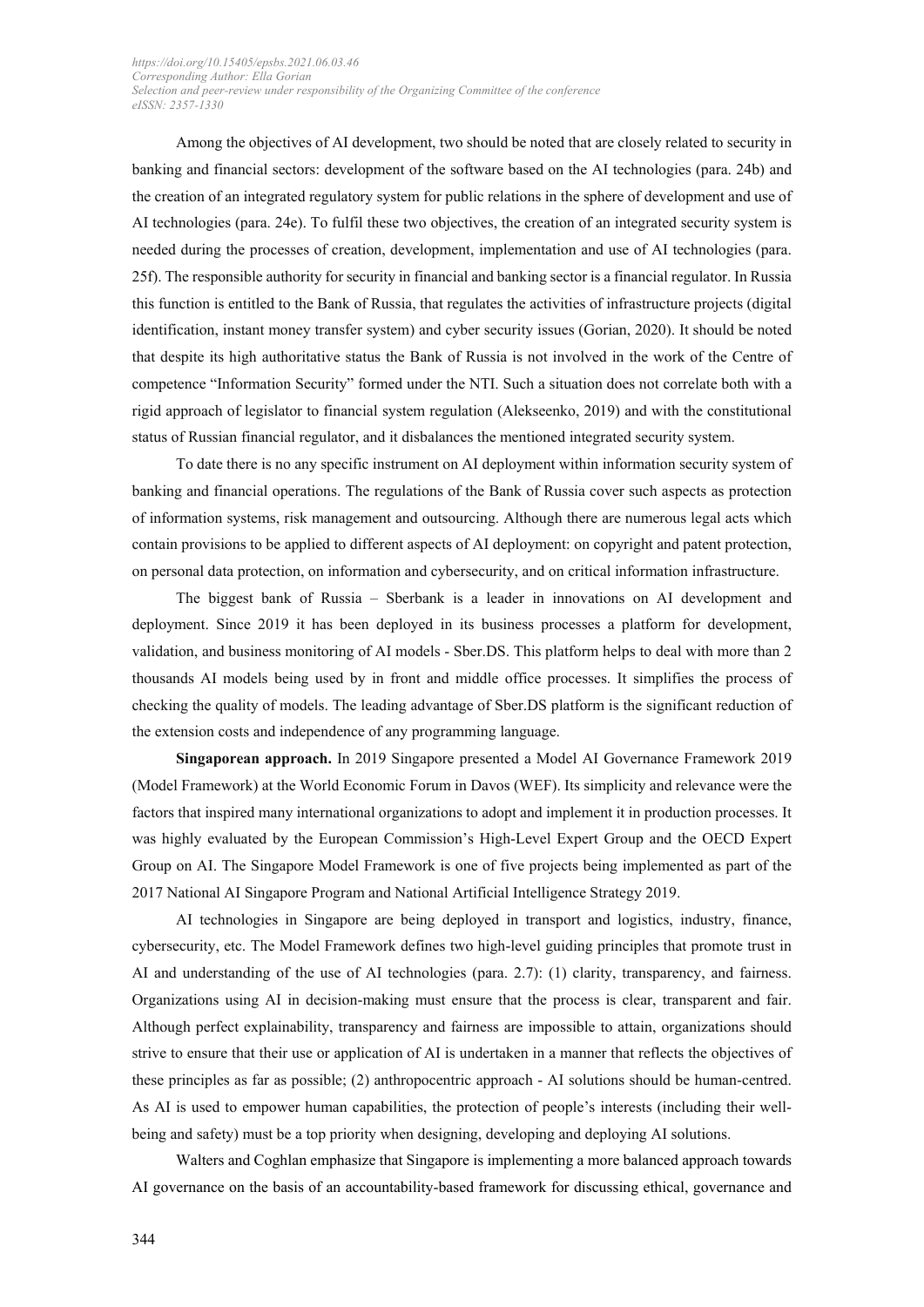consumer protection issues related to the commercial deployment of AI in a systematic and structured manner (Walters & Coghlan, 2019). The developed Model Framework possesses such unique characteristics: 1) principles-based approach: the Model Framework espouses a proper governance structure with clear responsibility assigned to individuals when deploying AI. A clear definition of roles and accountability - be they an algorithm engineer or a businessperson - is fundamental to ensure responsible deployment of AI. use cases; 2) collaborative approach – the industry and the government are working together as partners to come up with some of these measures and frameworks. The industry then applies it during the pilot stage and provides feedback to the Government; 3) practical approach organisations are encouraged to participate in the pilot and provide feedback in order to improve the Model Framework; 4) global and international approach – the Model Framework is being promoted at the WEF and is considered as an example model by the WEF's Centre for the Fourth Industrial Revolution (C4IR); 5) business and objective approach - customers are put first, businesses are being simulated to be open und their operations to be explainable (Remolina & Seah, 2019).

AI technologies in Singapore are being regulated by legal provisions of specific acts to be applied to different aspects of AI deployment: the Copyright Act 1987, the Patent Act 1994, the Competition Act 2004 in relation to anti-competitive agreements and concerted actions supported by algorithms; Cybersecurity Act 2018 and the Protection from Online Falsehood and Manipulation Act 2019.

The Model Framework states (para. 2.13) that certain sectors of the economy (such as finance and banking, medicine and legal) may be regulated by existing sector-specific laws, regulations or guidelines. In particular, the Monetary Authority of Singapore has issued the Principles to Promote Fairness, Ethics, Accountability and Transparency (FEAT) in the Use of Artificial Intelligence and Data Analytics in Singapore's Financial Sector, which should be used by financial operators while deploying AI technologies and data analytics in financial products and services.

By its legal validity, the FEAT Principles can be classified as a guideline, one of the instruments that is created by the Monetary Authority of Singapore as a financial regulator (Alekseenko, 2020). FEAT principles govern the conduct of financial operators: violation of such regulations is not a criminal offense and does not entail administrative sanctions, however, the degree of adherence to such guidelines affects the overall risk assessment for a financial operator.

One of the first financial operators that implemented the Model Framework and the FEAT Principles deploying the AI technology was the largest multinational bank in Southeast Asia - DBS Bank. It provides banking and financial services in 18 jurisdictions around the world, with over 100 branches in Singapore alone. To improve operational efficiency and the effectiveness of ongoing supervision for money laundering, DBS Bank has developed and successfully implemented an AI technology - Anti-Money Laundering (AML) Filter Model (AML-filter) to identify predictive indicators of suspicious transactions to reduce the number of false positives generated by the non-AI system, thereby reducing the number of alerts that require manual review.

DBS Bank determines the level of human participation in the processes of making AI decisions and ensures the responsible use of data by the AML Filter. The developers gained a complete and comprehensive understanding of the processes of data origin and triggers of transaction notifications,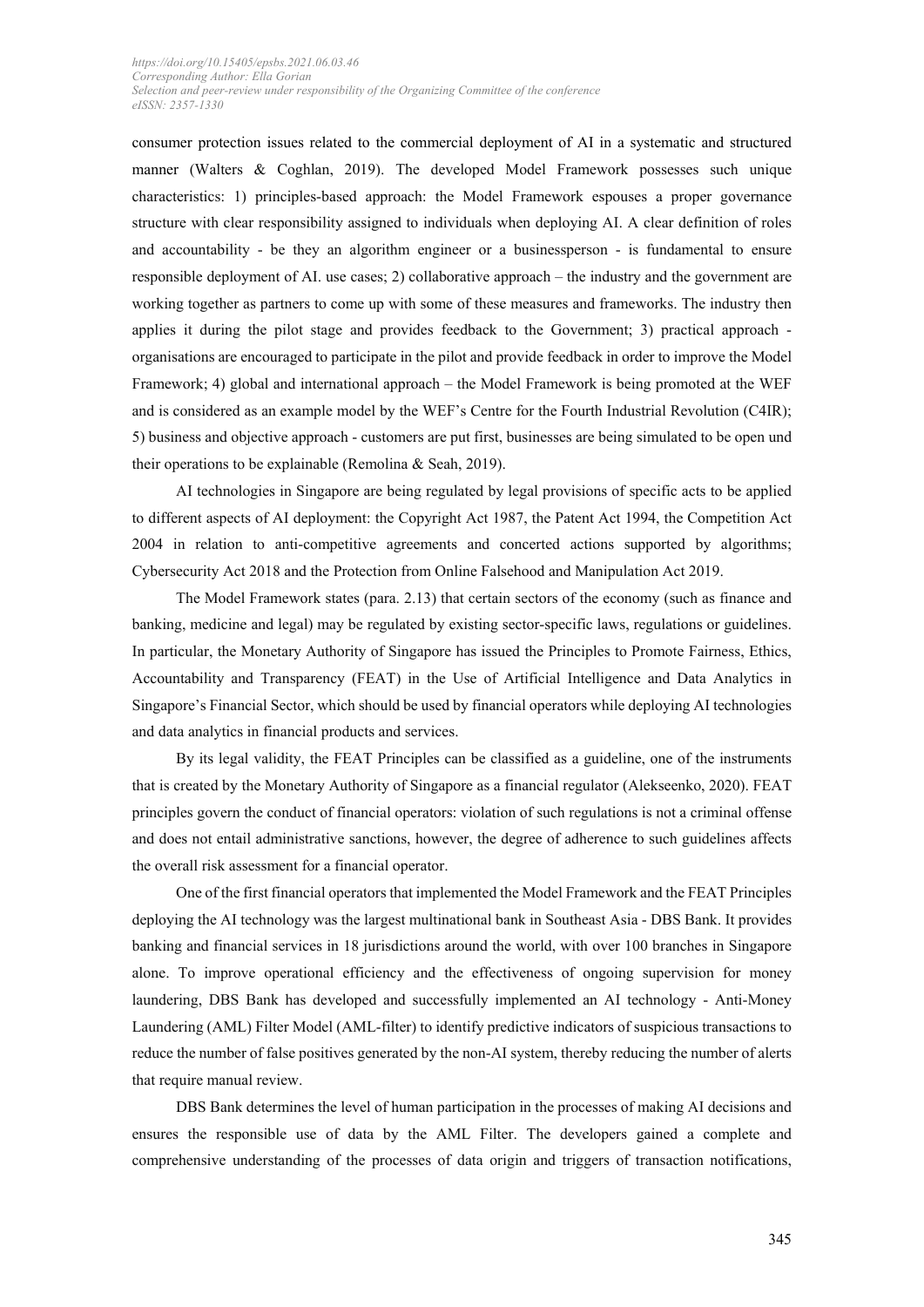combined with the transparent calculation of the results generated by the AML Filter, which gave the bank the opportunity to explain the work of its AI technology and predict the risk rating.

To ensure the stability of the AML Filter, DBS Bank monitors the indicators monthly, for which the results of the training, testing and verification stages are used as a reference. Additionally, monthly and semi-annual checks are carried out by machine learning specialists. This extra precaution guarantees that any deviation from predefined thresholds is detected. In addition, the bank has implemented an internal control system to eliminate the risks associated with the use of the AML Filter, and developed an appropriate communication with stakeholders (both internal - senior management and board, and external - Monetary Authority of Singapore).

## **7. Conclusion**

The Russian approach to AI regulation puts the state authorities in the centre of regulatory mechanism, although the Bank of Russia as a national financial regulator is excluded from the participation in the development of instruments in the field of AI deployment in information security. Despite the involvement of stakeholders from public and private sector into the National Technology Initiative, the state keeps the authoritative style of regulation. In Russia as well as in Singapore the legal basis of AI deployment comprises numerous sector-oriented rules, but the special legal act on AI use is still missing. The same situation is in banking sector – only national financial regulators are responsible for development and implementation of regulations and standards in the sphere of informational security and AI use. But the Monetary Authority of Singapore is a step ahead of the Russian financial regulator after issuing the guideline on the use of AI and data analytics (FEAT Principles), which is being followed by financial and banking institutions. This instrument helps to ensure the unified approach within the industry and to minimise risks emerging from the use of AI: due to its flexibility and lability this instrument allows, on the one hand, to standardize processes, and on the other - to ensure the rights of consumers of financial and banking services. Therefore the participation of the financial regulator in these processes is of a coordinating and integrating nature, which makes it possible to use the experience and ideas of financial institutions for further unification of approaches and standards for the use of AI technologies.

#### **Acknowledgments**

The reported study was funded by RFBR, project number 20-011-00454 "Ensuring the rights of investors in the banking and financial sectors in the context of the digitalization of the economy in the Russian Federation and the leading financial centres of East Asia: a comparative legal aspect".

#### **References**

Alekseenko, A. (2019). New Russian model BIT and the practice of investment arbitration. *Manchester Journal of International economic Law, 1*(16), 79-93.

Alekseenko, A. (2020). Russian approach to ICO regulation. *Revista Genero & Direito, 4*(9), 874-881.

Bharadwaj, R. (2019). *AI for Cybersecurity in Finance – Current Applications*. https://emerj.com/ai-sectoroverviews/ai-cybersecurity-finance-current-applications/

Gorian, E. (2020). Genesis of Russian cyber security legal mechanism: an authentic or a trend alike model? In Denis B. Solovev (Ed.), *Smart Technologies and Innovations in Design for Control of*